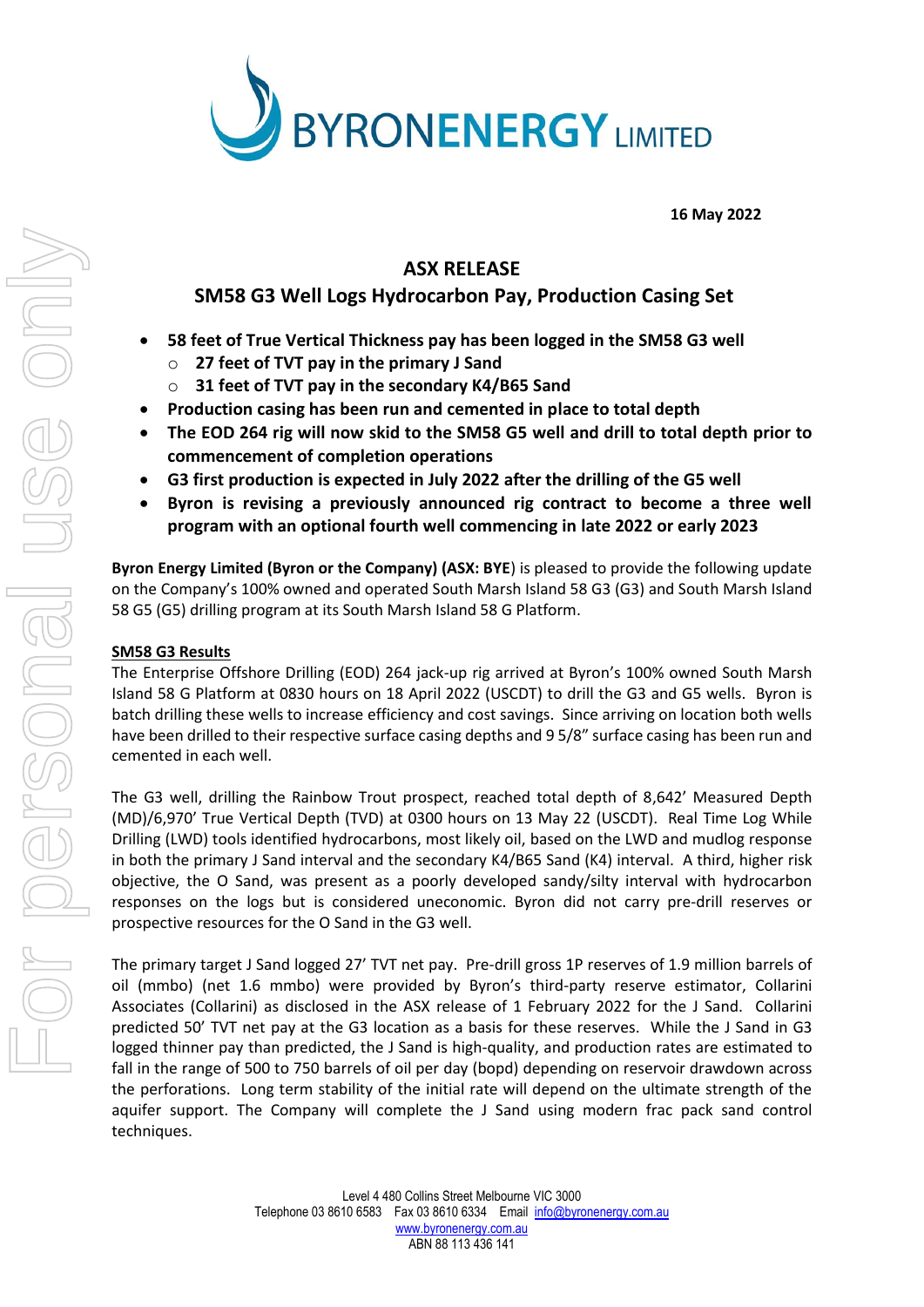The secondary target K4 Sand, logged 31' of TVT net pay, most likely oil, based on the LWD and mudlog response. Collarini ascribed a gross predrill prospective resource estimate of 657,000 barrels of oil (net 547,500 barrels of oil) using a maximum oil thickness of 41' TVT net pay at the G3 location. However, since these resources were calculated, Byron has done further regional work on the K4 and identified an intersection in a downdip historical well as the K4 sand, which has extended the K4 hydrocarbon accumulation area further downdip. Like the J Sand, the K4 will be completed using modern frac pack sand control measures. Byron's engineers have modelled preliminary rates analysis and have determined the most likely initial production rate for the K4 will be in the range of 400 to 500 bopd. The typical K4 producer in this area, has modest production rates but tends to produce for many years.

To put the results of the G3 in the regional context of the South Marsh Island 73 Field area, it is interesting to look at historical averages for both the J and K4 Sands. The J Sand has produced a total of 9.6 mmbo from 15 wells in the field with an average TVT net pay of 22 feet. The average J Sand completion has produced 640 mbo with a range of 32 mbo to 2,100 mbo. The K4/B65 sand has produced 12.3 mmbo from 19 wells in the field with an average TVT of 34 feet. The average K4/B65 Sand completion has produced 647 mbo with a range of 152 mbo to 1,700 mbo. The G3 is the highest well drilled on structure for both the J and K4 Sands and as such, these completions should exceed the averages for both sands.

The G3 will be completed after the G5 is drilled. This will give the Company several weeks to develop a final completion plan for the G3. At this stage, the Company is investigating the option of running frac pack completions with sliding sleeves in both the J Sand and K4 reservoirs. The sleeves will allow Byron to produce the K4 first and then move up to the J Sand with a simple, future wireline operation. To accelerate production in the very valuable J Sand, the Company is also considering drilling an acceleration well targeting the J Sand early next year. The ultimate decision to do that will depend on the performance from the K4 and the prevailing price environment at that time.

The G3 and G5 well results will be reflected in the Company's June 30, 2022, reserves report, expected to be released in late August/early September 2022.

As of Sunday, 16 May 22 (USCDT) 7" production casing has been run to total depth in the G3 and cemented in place. Completion operations on the project will commence following the drilling of the G5 well.

The rig is currently preparing to skid to the G5 well drilling the Smoked Trout Prospect, and will commence drilling to final total depth from the current surface casing depth of 3,083' MD. The G5 will be drilled to a depth of 10,240' MD/ 8,196' TVD and will evaluate three target sands; the N2 Sand is the primary target with secondary targets in the J Sand and K4/B65 Sand.

Further operational updates will be provided as the project progresses.

### **Future Drilling Program**

As announced on 19 April 2022, Byron and EOD executed a drilling contract to utilize the EOD 264 for the drilling of two wells and an optional third well around the end of 2022. Currently, the Company is in the final process of revising that contract with EOD to become a three well program with an optional fourth well that would begin in late 2022 or early 2023 depending on rig timing. Byron currently plans to drill the Golden Trout prospect, an open water location on SM 70, and at least two wells from the SM58 G platform. The best prospect for the optional fourth well is under geologic review.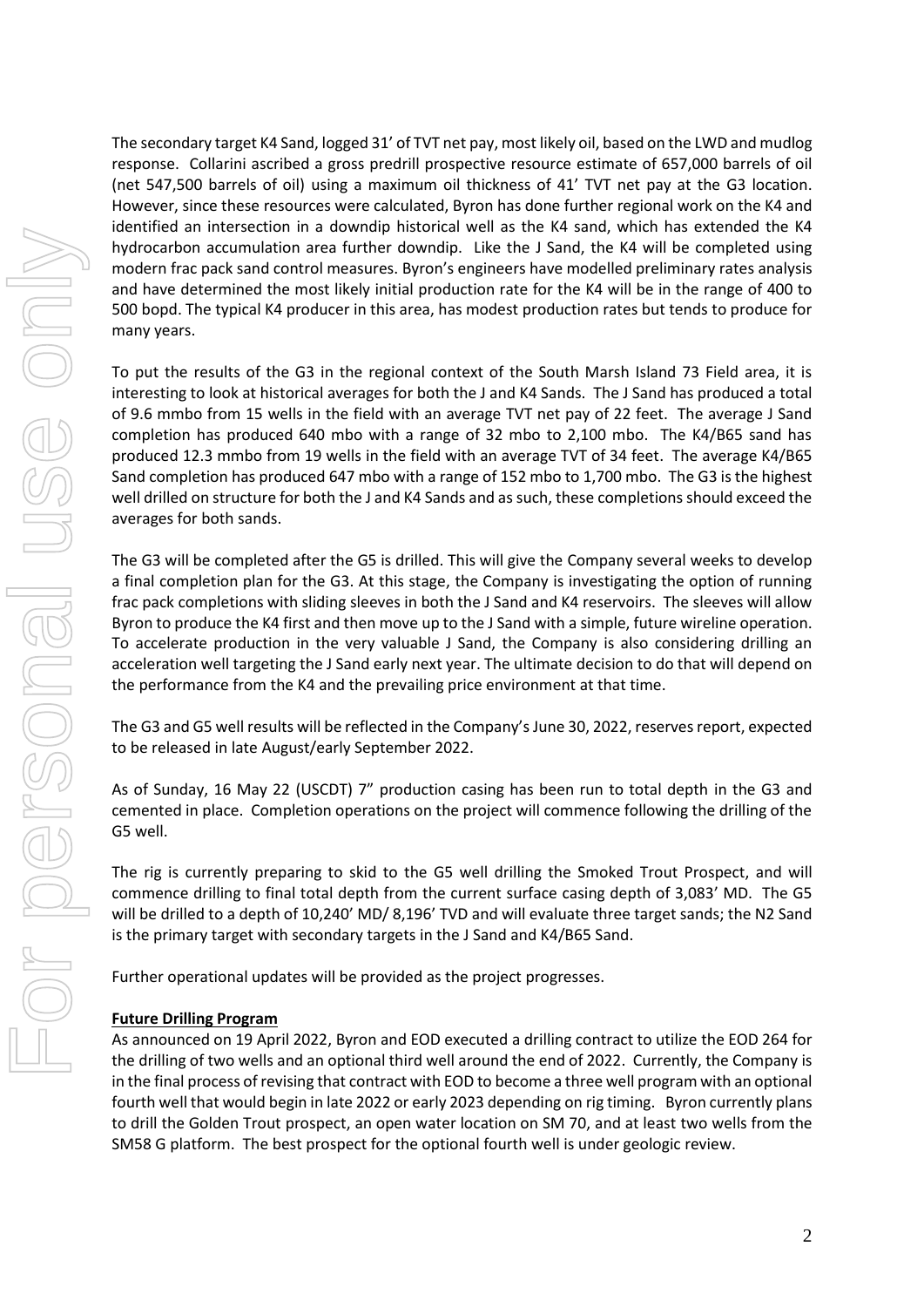### **Byron's CEO Maynard Smith said:**

"I am very pleased with the results of the G3 well and the overall efficiency of our drilling operations to date. This drilling success is an example of utilizing Byron's cash flow to maximize production at a time of high oil and gas prices. The operational efficiencies are a result of good planning by our Lafayette based team in conjunction with our long-term contract drilling engineers. I look forward to the results of the G5 and getting both wells into production.

We are also pleased to secure the EDO 264 for an additional well early next year at a time of limited drilling rig inventory and probable high commodity prices."

| Authorised by: The Board of Directors |  |  |  |  |
|---------------------------------------|--|--|--|--|
|---------------------------------------|--|--|--|--|

| South Marsh Island 58 - Ownership |                                                                                                                      |         | Working Interest Net Revenue Interest |
|-----------------------------------|----------------------------------------------------------------------------------------------------------------------|---------|---------------------------------------|
| Byron Energy Inc. (Operator)      | <sup>*</sup> Surface to -13,639 subsea TVD                                                                           | 100.00% | 83.33%                                |
| Byron Energy Inc.                 | Below -13,639 subsea TVD                                                                                             | 50.00%  | 41.67%                                |
| Byron Energy Inc.                 | <sup>**</sup> All production from the SM58 E1<br>wellbore in the S1/2 SE 1/4 of the<br>SE1/4 to a depth of 7,490 TVD | 53.00%  | 44.16%                                |

\* SM58 G1, G2 and Future G Platform Wells

\*\* SM58 E1 Well

#### 

#### **For Further Information Contact:**

| Maynard Smith           | Peter Love                |
|-------------------------|---------------------------|
| Chief Executive Officer | <b>Investor Relations</b> |
| +61 3 8610 6583         | +61 7 3121 5674           |
|                         |                           |

About Byron: Byron Energy Limited ("Byron or the Company') (ASX: BYE) is an independent oil and natural gas exploration and production company, headquartered in Australia, with operations in the shallow water offshore Louisiana in the Gulf of Mexico. The Company has grown through exploration and development and currently has working interests in a portfolio of leases in federal and state waters. Byron's experienced management team has a proven record of accomplishment of advancing high quality oil and gas projects from exploration to production in the shallow water in the Gulf of Mexico. For more information on Byron please visit the Company's website at www.byronenergy.com.au.